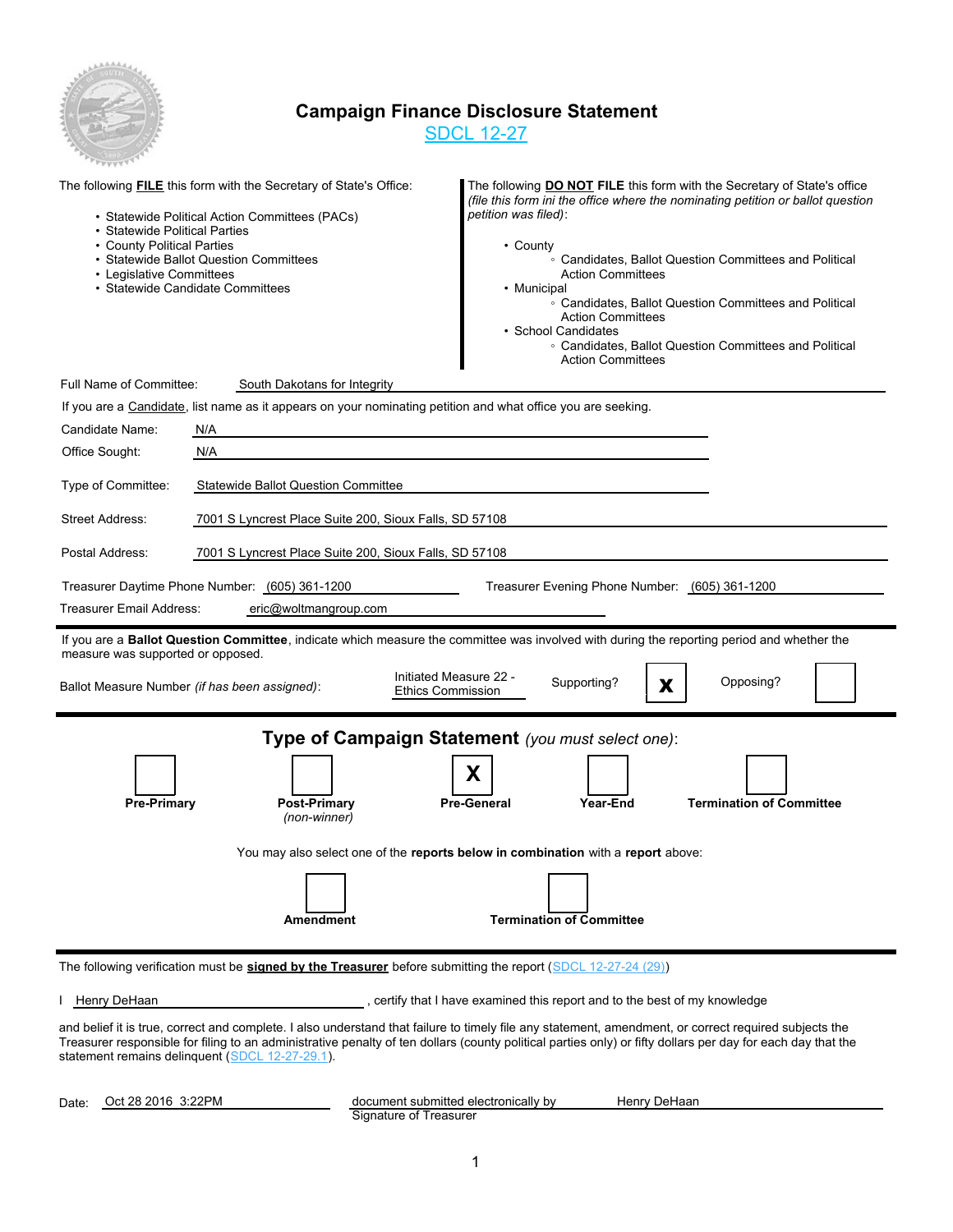## **INCOME**

#### **Direct Contributions from Individuals**

#### **Unitemized Direct Contributions from Individuals** *Sum all contributions of \$100.00 or less from individuals and enter this total. Amount* **TOTAL of all Unitemized Direct Contributions from Individuals:**  $\frac{1}{5}$  **\$0.00** *Contributor name Residence Address (PO Box not accepted) City and State Amount* **Itemized Direct Contributions from Individuals**  *Enter all itemized contributions of \$100.01 or more from each individual below (SDCL 12-27-24 (14)): If you received a contribution from an individual in the calendar year that will put them over the \$100.01 contribution limit they need to be listed in this section*. N/A - Itemization in Separate Document **\$** \$0.00 **TOTAL of all Itemized Direct Contributions from Individuals: \$** \$663,691.98

#### **Direct Contributions from Organizations**

**Only PAC's and Ballot Question Committees\* may receive direct contributions from organizations.** An organization is defined as any business corporation, limited liability company, nonprofit corporation, limited liability partnership, lmited partership, partnership, cooperative, trust except a trust account representing or containing only a contributor's personal fund, business trusts, association, club, labor union, collective bargaining organization, local, state, or nationial organization to which labor organization pays membership or per capita fees, based upon its affiliation and membership, trade or professional association that receives its funds from membership dues or service fees, whether organized inside or outside the state, any entity organized in a corporate form under federal law or the laws of this state, or any group of persons acting in concert which is not defined as a political committee or political party. SDCL 12-27-18

\* if you are a **ballot question committee** which received a contribution from an organization, you must attach to this report, the Ballot Question Statement you received from the organization. To do so, fax to 605-773-6580, or email to cfr@state.sd.us.

| <b>Organization name</b>                                            | <b>Street Address</b> | <b>City and State</b> | Amount       |
|---------------------------------------------------------------------|-----------------------|-----------------------|--------------|
| l Represent Us                                                      | 296 Nonotuck Street   | Florence, MA          | \$633,383.20 |
| TOTAL of all Itemized Direct Contributions from Organizations:   \$ |                       | \$633.383.20          |              |

#### **Direct Contributions from Political Parties**

A political party is defined by SDCL 1-27-1 (20). All contributions from Political Parties must be entered as a separate item (itemized), listing the required information below.

| <b>Political Party name</b> | <b>Street Address</b> | <b>City and State</b>                                                  | Amount |
|-----------------------------|-----------------------|------------------------------------------------------------------------|--------|
|                             |                       |                                                                        | \$0.00 |
|                             |                       | TOTAL of all Itemized Direct Contributions from Political Parties   \$ | \$0.00 |

#### **Direct Contributions from In-State Political Action Committees**

A political action committee (PAC) is defined by SDCL 1-27-1(18).

| In-State PAC name | <b>Street Address</b>                                                                      | <b>City and State</b> | Amount |
|-------------------|--------------------------------------------------------------------------------------------|-----------------------|--------|
|                   |                                                                                            |                       | \$0.00 |
|                   | TOTAL of all Itemized Direct Contributions from In-State Political Action Committees:   \$ |                       | \$0.00 |

#### **Direct Contributions from Out-of-State Political Action Committees**

All contributions must be itemized separately and include the PAC name and website address of the filing office where the PAC regularly files their campaign finance report(s).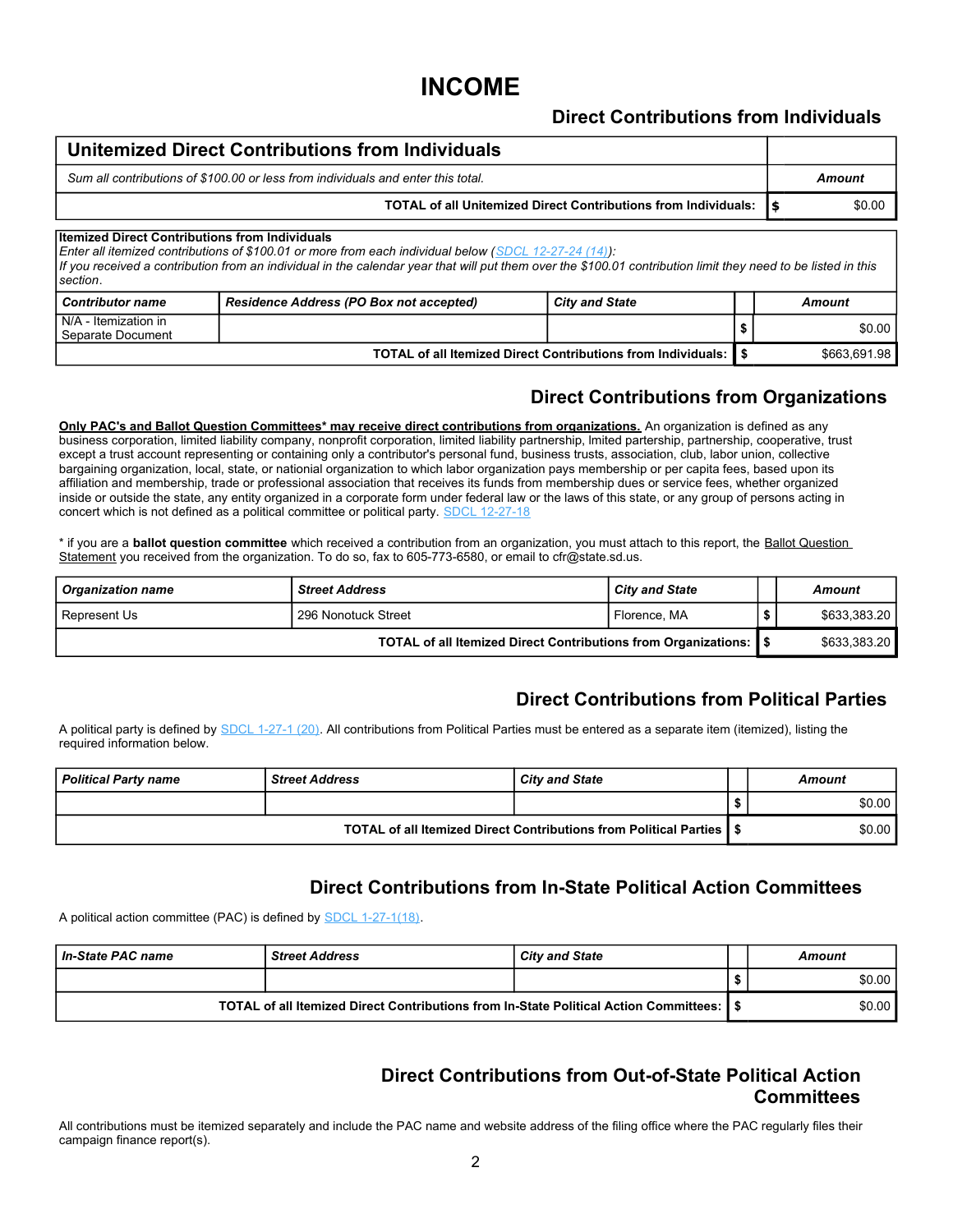| <b>Out-of-State or Federal PAC Name</b> | <b>Filing Website Address</b>                                                     | Amount |
|-----------------------------------------|-----------------------------------------------------------------------------------|--------|
|                                         |                                                                                   | \$0.00 |
|                                         | TOTAL of all Itemized Direct contributions from Out-of-State or Federal PACs: 1\$ | \$0.00 |

#### **Direct Contributions from Candidate Committees**

A candidate committee is defined by SDCL 1-27-1(3).

| <b>Candidate Committee name</b>                                                | <b>Street Address</b> | <b>City and State</b> | Amount |
|--------------------------------------------------------------------------------|-----------------------|-----------------------|--------|
|                                                                                |                       |                       | \$0.00 |
| <b>TOTAL of all Itemized Direct Contributions from Candidate Committees: [</b> |                       |                       | \$0.00 |

#### **Other Income**

This section reports all income received from any refunds, rebates, interest earned, sale of property, or other income which is not a direct contribution, received during this reporting period. Any initial source of inome from a loan that is received should be listed here.

| Source of Income               | <b>Description</b> | <b>Amount</b> |
|--------------------------------|--------------------|---------------|
| l First Premier Bank           | Interest           | \$16.79 l     |
| TOTAL of all Other Income: 1\$ |                    | \$16.79       |

#### **In-Kind Contributions**

An in-kind contribution is defined as a good or service provided at no charge or for less that its fair market value. The term does not include the value of services provided by a person as a volunterr for or on behalf of any candidate, political committee, or political party, including the free or discounted use of any person's residence or office.

| Name         | <b>Residence Address</b>                              | <b>City and State</b> | <b>Description</b>   |    | Amount      |
|--------------|-------------------------------------------------------|-----------------------|----------------------|----|-------------|
| Represent Us | 296 Nonotuck Street                                   | Florence, MA          | Wages                | P  | \$36,471.54 |
| Represent Us | 296 Nonotuck Street                                   | Florence, MA          | Travel               |    | \$12,641.85 |
| Represent Us | 296 Nonotuck Street                                   | Florence, MA          | Meals                | \$ | \$5,218.00  |
| Represent Us | 296 Nonotuck Street                                   | Florence, MA          | <b>Bank Fees</b>     |    | \$120.00    |
| Represent Us | 296 Nonotuck Street                                   | Florence, MA          | Internet & Telephone | \$ | \$69.69     |
| Represent Us | 296 Nonotuck Street                                   | Florence, MA          | Postage              |    | \$245.77    |
| Represent Us | 296 Nonotuck Street                                   | Florence, MA          | Supplies             |    | \$264.66    |
| Represent Us | 296 Nonotuck Street                                   | Florence, MA          | Email List           |    | \$48.35     |
|              | <b>TOTAL of all estimated In-Kind Contributions  </b> | \$55,079.86           |                      |    |             |

#### **Establishing and Administering Committee/Solicitation Costs**

List a categorical description and the estimated value of funds or donations by an organization to its own political committee for establishing and administering the political committee or solicitation costs of the political committee.

*(This section is rarely used)*. SDCL 1-27-24 (19)

| l Source of Income | Categorical Description                                                        | Amount |
|--------------------|--------------------------------------------------------------------------------|--------|
|                    |                                                                                | \$0.00 |
|                    | TOTAL of all Establishing and Administering Committee/Solicitation Costs:   \$ | \$0.00 |

# **EXPENDITURES**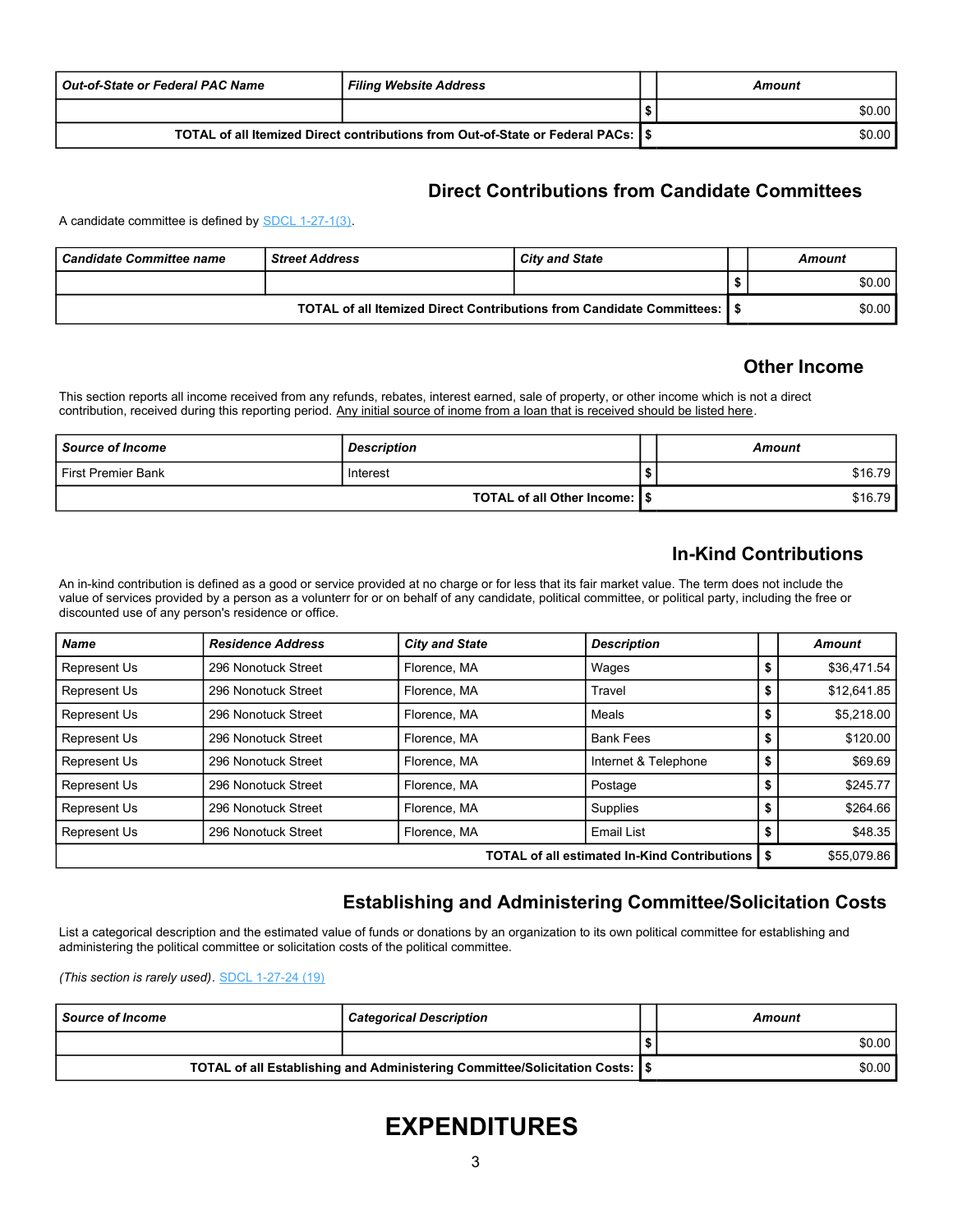#### **Expenditures**

This section reports expenses that the committee has incurred. Categories have been provided for reporting common expenses. All other expenses should be listed.

| <b>Categorical Description</b> | Description (if category is "Other") | <b>Amount</b>      |
|--------------------------------|--------------------------------------|--------------------|
| Advertising                    |                                      | \$<br>\$616,216.85 |
| Consulting                     |                                      | \$<br>\$127,439.90 |
| Office Supplies                |                                      | \$<br>\$782.55     |
| Printing                       |                                      | \$<br>\$267.20     |
| Other                          | <b>Accounting Fees</b>               | \$<br>\$4,132.21   |
| Other                          | Legal Fees                           | \$<br>\$800.00     |
| Other                          | Bank & Credit Card Processing Fees   | \$<br>\$4,673.18   |
| Other                          | Database                             | \$<br>\$486.00     |
| Other                          | Field Organizing                     | \$<br>\$2,000.00   |
| Other                          | Meals & Meetings                     | \$<br>\$2,099.47   |
| Other                          | Telephone                            | \$<br>\$12,181.68  |
| Other                          | Research                             | \$<br>\$93,804.89  |
| Other                          | Travel                               | \$<br>\$14,969.17  |
|                                | <b>TOTAL of all Expenditures:</b>    | \$<br>\$879,853.10 |

#### **Contributions Made to Candidates and Committees**

This section reports all contributions that this committee has made to another candidate or committee.

| Name of Candidate or Committee                                     |  | Amount |
|--------------------------------------------------------------------|--|--------|
|                                                                    |  | \$0.00 |
| TOTAL of all Contributions to Other Candidates and Committees: 1\$ |  | \$0.00 |

#### **Expenditures Incurred but not yet Paid**

*(prior reports listed these as Outstanding Debts and Obligations)*

This section reports all expenditures incurred by this committee but have not been paid during this reporting period (i.e. consulting services that have been contracted but not yet billed). If a service has been contracted but not yet billed, estimate the amount of the obligation.

| Owed to                                                               |   | Amount      |
|-----------------------------------------------------------------------|---|-------------|
| Jeff Hanson - Consulting                                              | ີ | \$4.036.74  |
| l Mammoth - Media                                                     |   | \$10,000.00 |
| TOTAL amount of Expenditures Incurred but not yet Paid: $\frac{1}{3}$ |   | \$14.036.74 |

#### **Loans Owed TO Committee**

This section reports all loans that this committee has made to others (i.e. loan to another candidate committee). Please list the name, address, city and state for each loan and the amount of loan given during the reporting period. Also list the balance of each loan at the end of the reporting period.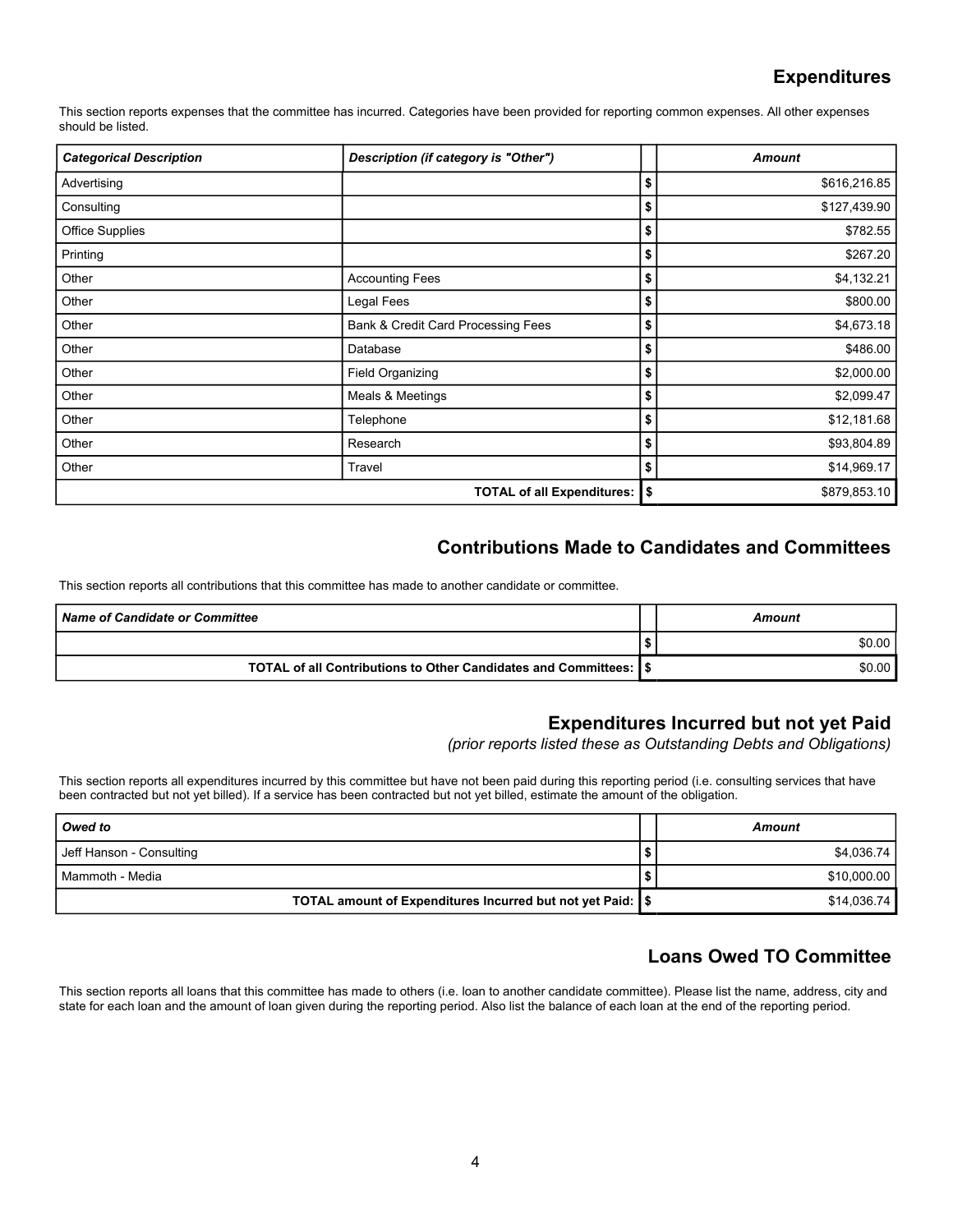| <b>Recipient Name</b> | <b>Address</b> | <b>City and State</b>                   | <b>Amount of loan given</b><br>during reporting period | <b>Balance of loan</b><br>committee owes<br>at the end of the<br>reporting period |
|-----------------------|----------------|-----------------------------------------|--------------------------------------------------------|-----------------------------------------------------------------------------------|
|                       |                |                                         | $$0.00$   \$                                           | \$0.00                                                                            |
|                       |                | TOTAL Loans Owed TO this Committee: 1\$ | $$0.00$   \$                                           | \$0.00                                                                            |

### **Loans Owed BY Committee**

This section reports all loans that have been given to this committee (i.e. personal loan to committee). Please list the name, address, city and state of the lender and the terms, interest rate and repayment schedule. Also list the balance of each loan at the end of the reporting period. If part of a **loan** has been **repaid**, please also list that **expense** in the **Loan Repayment** category of **Operational Expenditures** (see above). If the **loan** is an initial source of **income**, please also list the amount of the **loan** in the **Loan Income** category of **Other Income** (see above).

| Lender Name | <b>Address</b>                          | <b>City and State</b> | <b>Terms, Interest Rate and</b><br><b>Repayment Schedule</b> |  | <b>Balance of loan</b><br>committee owes<br>at the end of the<br>reporting period |
|-------------|-----------------------------------------|-----------------------|--------------------------------------------------------------|--|-----------------------------------------------------------------------------------|
|             |                                         |                       |                                                              |  | \$0.00                                                                            |
|             | TOTAL Loans Owed BY this Committee: 1\$ | \$0.00                |                                                              |  |                                                                                   |